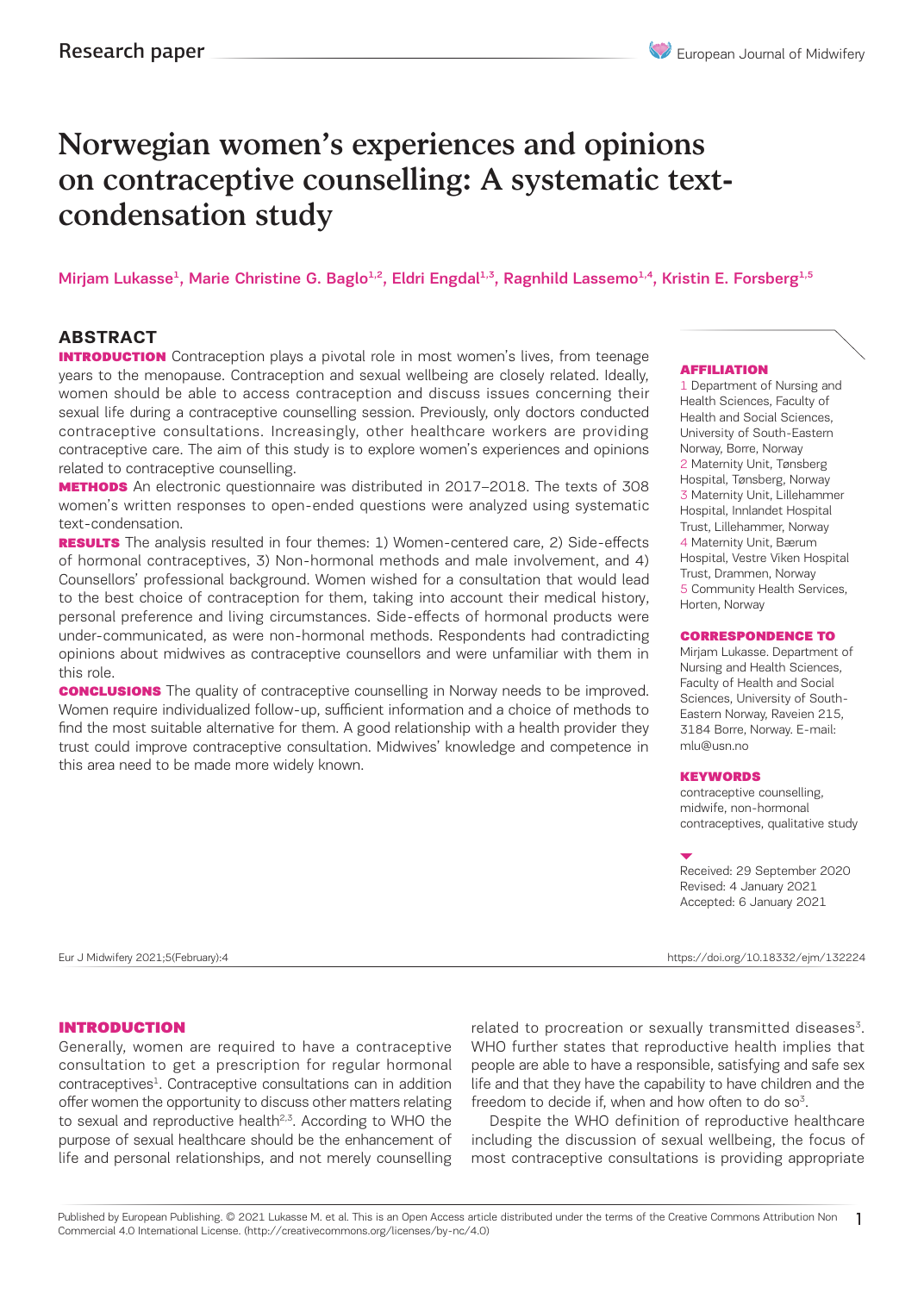contraceptives4. Which methods may be suitable depends on a woman's medical history and risk factors, her preferences and her individual circumstances<sup>5</sup>. Thus, a contraceptive consultation needs to be long enough to take a proper history, provide information and discuss efficacy and side-effects<sup>6</sup>.

For health professionals and health authorities the efficacy (few women conceive) of Long-Acting Reversible Contraceptives (LARC) is one of the major reasons for promoting LARC as a first choice method<sup>7</sup>. A review of contraceptive use in the Nordic countries shows that the use of LARC has been increasing in these countries<sup>8</sup>. Unacceptable side-effects are the most common reason for discontinuing a specific contraceptive method<sup>9,10</sup>. The literature suggests that women do suffer considerable sideeffects, which are possibly under-communicated during the  $control$ contraceptive consultation $1,11$ . Non-hormonal contraceptive methods have a high Pearl Index (more women conceive) but less side-effects than hormonal contraceptives<sup>12</sup>.

Traditionally, medical doctors have been the primary providers of contraceptive care<sup>1,13</sup>. For most women the fertile period lasts about 30 years, starting at menarche and ending with the menopause. Thus, a considerable proportion of the population requires access to contraceptive care. In order to increase the prevention of unintended and unwanted pregnancies and the access to contraceptive care, a task-shifting and task-sharing process found place in a number of countries by which other health professionals were trained and authorized to provide sexual and reproductive care, including the prescription of hormonal contraceptives $13-16$ . The role of midwives in this area has varied through time and from country to country<sup>14,16-18</sup>. However, providing counselling on family planning and methods of contraception are among the essential competencies midwives are expected to have by the International Council of Midwives (ICM)<sup>19</sup>.

Counselling skills are required to ensure women can make an informed choice about which contraceptive method to use<sup>20</sup>. Communication skills are pivotal to approach the sensitive topic of sexual health with women $21$ . A genuine interest and acceptance that a woman is expert on her own life and body are a good foundation for a positive consultation experience<sup>21</sup>. Research shows that women find it hard to discuss intimate aspects of their life with health professionals and that some women may find it easier to discuss sexually related issues with a female health professional<sup>1,21,22</sup>. A good counsellor-patient relationship facilitates the decision-making process $^{10,11}$ .

When planning this study and publishing the quantitative results we discovered that there is limited research on women's experience with contraceptive consultations in Norway<sup>17</sup>. We found only one recent qualitative study that included Somali women only<sup>23</sup>. The aim of our study was to explore women's experiences and opinions related to contraceptive consultations.

#### **METHODS**

#### **The Norwegian setting**

Since 2002, Norwegian youth aged 15–20 years have

had access to free consultations on sexual health and contraceptives through the public health youth clinic or school health services. Here, youth have access to free or subsidized contraceptives, including LARCs<sup>24</sup>. These services are primarily provided by public health nurses (PHNs) and some midwives. Until 2002, general medical doctors had monopoly on the prescription of contraceptives, with a fee for both the consultation and contraceptives<sup>25</sup>.

In 2016, midwives and PHNs with documented and registered education received the legal authority to subscribe contraceptive hormones to all women of fertile age<sup>25</sup>. Theoretically, it should have become easier for women to access contraceptive care. However, due to limited number of midwives and PHNs and the prioritization of other tasks such as antenatal and postnatal care and well-baby clinics, most public health centers still only offer this service for women aged <20 years.

Postpartum, on discharge or at the early home-visit, women may be advised by the midwife on contraceptives. Usually, women need to make an appointment, most often with their GP to access contraceptives.

#### **Method, design and sample**

From 7 December 2017 to 28 February 2018, data were collected through an online questionnaire. The questionnaire was distributed with a link to Questback.com via Facebook pages such as SexandSociety.no, women's groups, as well as political and student organizations. Inclusion criteria were women in fertile age from 15 years of age without any upper limit defined. To ensure anonymity, background information collected was limited to age, employment status, and size of municipality women lived in. The questionnaire consisted of two parts. The first part included quantitative questions regarding access and information given in contraceptive consultations and questions about sexual wellbeing. The quantitative results have been published previously<sup>17</sup>. The second part asked women to share 'any other thoughts or issues they considered important regarding health personnel, contraceptive consultation, contraceptives and sexuality/sexual wellbeing'. The results of the quantitative data collected in the first part have been published $17$ . The present study analyzes the qualitative data from the second part of the questionnaire.

A total of 1917 participants filled in the questionnaire (flowchart provided in Supplementary file). The total amount of text consisted of 42509 words. We disregarded comments that did not contribute to the purpose of this study, either because they were too short to allow interpretation or not relevant. This included statements like 'great study', 'side-effects' and 'read the chapter on… in the book by….'. Having removed these, we were left with 35474 words from 308 women for the qualitative analyses. The length of these varied from one to 20 sentences. All sentences containing a meaning-bearing unit were kept.

#### **Qualitative analyses**

The data were analyzed using systematic text-condensation, which is a descriptive and explorative method for thematic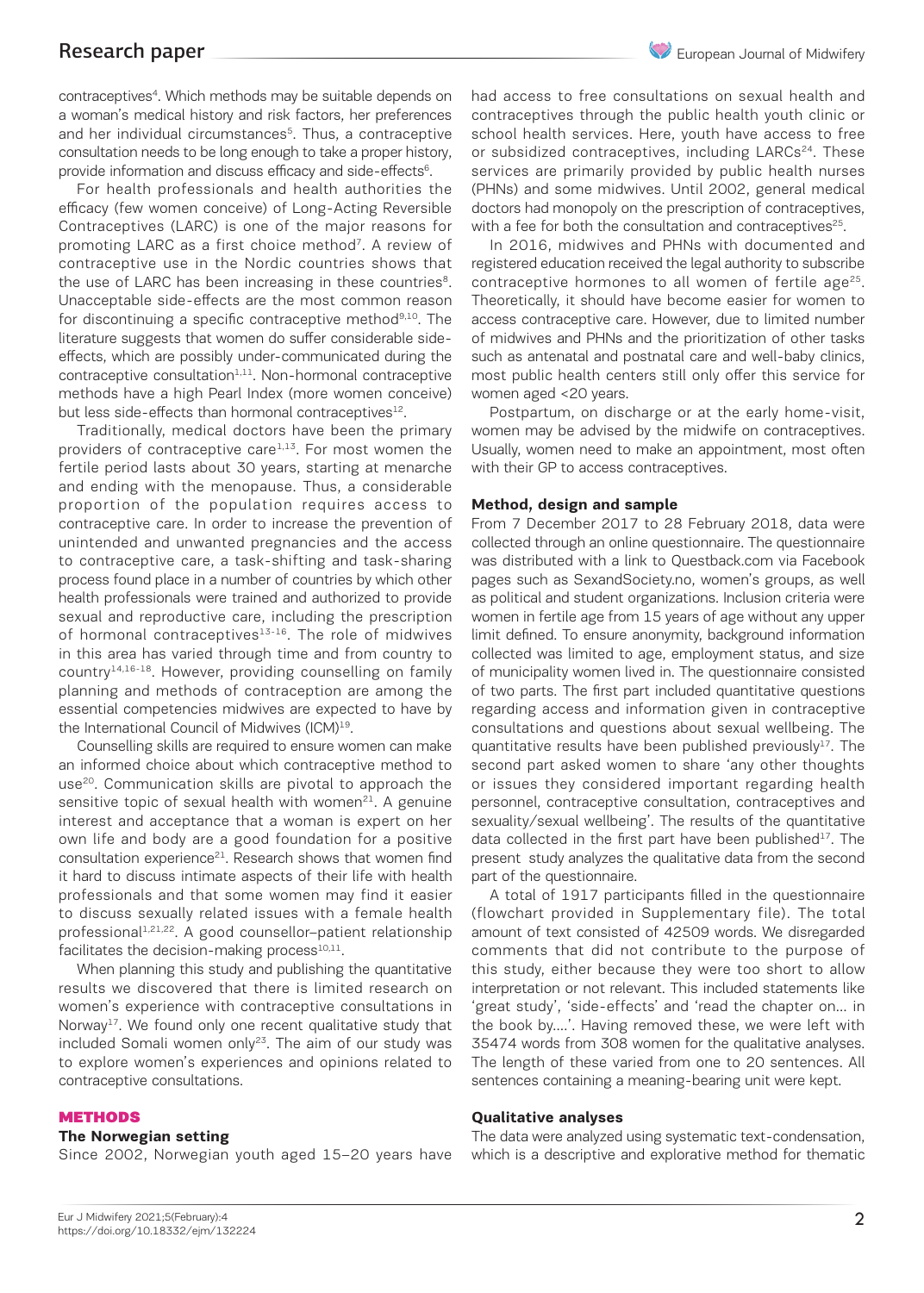cross-case analyses of different types of data, also written texts<sup>26</sup>. The method has a pragmatic approach and consists of four steps. Although the process is described chronologically, in reality it is iterative $26$ .

The second and third authors conducted the analyses under the supervision and with the contribution of the first author. Step one is called 'total impression – from chaos to themes'26. All three authors read all the texts and discussed preliminary themes. The second step is called 'identifying and sorting meaning units  $-$  from themes to codes'<sup>26</sup>. In this step, the text was read line-by-line to identify text fragments containing information about the research question, meaning units. Having identified the meaning units they were sorted into groups that fit together, code groups, themes and sub-themes. Step three is called 'condensation – from code to meaning'26. In each theme, meaning units in all sub-themes were summarized and condensed. Step four is called 'synthesizing – from condensation to description and concepts<sup>'26</sup>. The description is provided in the text of the results.

The Norwegian Centre for Research upon consultation evaluated the study as not requiring their approval. Our study followed the Helsinki Declaration of Ethical Principles<sup>27</sup>. Participants were informed of the purpose of the study and that responding to the questionnaire was considered consenting to the use of the data collected. Participants were informed and their anonymity was ensured, by not accessing their IP address at any stage, limiting the amount of background data collected and the way the data were collected. For example, age was collected in categories and not specific age. The data were stored at Questback.com initially and transferred encrypted to a password protected secure electronic storage. While analyzing the written texts, we ensured that when illustrating our results, we did not expose identity and maintained confidentiality.

#### RESULTS

The majority of the women included in our study were aged 25–34 years and had used hormonal contraceptives during the past 6 months (Table 1). The analysis resulted in four themes: 1) Women-centered care, 2) Side-effects of hormonal contraceptives, 3) Non-hormonal methods and male involvement, and 4) Counsellors' professional background. An overview of the themes and sub-themes is provided in Table 2.

#### **Women-centered care**

Women wished for health professionals to meet them with interest, respect, and an open-mind. They wanted to be asked questions about their medical history and personal preferences. They felt it was important to develop a trusting relationship with the health professional. Sufficient time was necessary for a positive contraceptive consultation. Limited time hindered questions being asked, and good relations to be built. Women made it clear that talking about sexual health is challenging and difficult, not in the least to find the correct vocabulary. Some experienced the topic close to impossible, almost taboo, to discuss with health

## *Table 1. Background characteristics of the participants whose texts were included (N=308)*

| <b>Background characteristics</b>          | $\mathbf n$  | $\frac{a}{b}$ |
|--------------------------------------------|--------------|---------------|
| Age (years)                                |              |               |
| $15 - 24$                                  | 55           | 17.9          |
| $25 - 34$                                  | 139          | 45.1          |
| >35                                        | 114          | 37.0          |
| Size of municipality by inhabitants        |              |               |
| $<$ 30000                                  | 210          | 68.2          |
| 10000-30000                                | 60           | 19.5          |
| >30000                                     | 38           | 12.3          |
| <b>Employment status</b>                   |              |               |
| Employed                                   | 200          | 651           |
| <b>Student</b>                             | 74           | 241           |
| Unemployed                                 | 12           | 3.8           |
| Other                                      | 21           | 6.8           |
| Missing                                    | $\mathbf{1}$ | 0.1           |
| Used hormonal contraceptives past 6 months |              |               |
| Yes                                        | 195          | 63.3          |

### *Table 2. An overview of the themes and sub-themes*

| <b>Themes</b>                                   | <b>Sub-themes</b>                                                                                                                                  |
|-------------------------------------------------|----------------------------------------------------------------------------------------------------------------------------------------------------|
| Women-centered<br>care                          | How I would like to you to meet me.<br>Take a history, you need to know about me.<br>Provide information, do not tell me to Google it.             |
| Side-effects<br>of hormonal<br>contraception    | Emotional effects<br>Physical effects<br>Be honest about the side-effects.                                                                         |
| Non-hormonal<br>methods and<br>male involvement | Inform us about other methods.<br>Little acceptance for non-hormonal methods for<br>contraception.<br>Why are women responsible for contraception? |
| Counsellors'<br>professional<br>background      | Do midwives provide these services?<br>Doctors know best.<br>Practical challenges                                                                  |

professionals.

'As a woman who has given birth it seems that health professionals associated with this area of care are more concerned with the genitals' ability to give birth. Sexual health is a non-topic and a woman's knowledge of her own body is dismissed.'

There was no agreement among the participants on how women wished to be met by health professionals regarding sexual wellbeing. Some clearly did not want to be asked questions about sexual wellbeing. Their only reason for the consultation was to obtain contraception. Others considered the contraceptive consultation as a good opportunity to discuss other sexual wellbeing issues. However, the way the topic was approached was paramount. It should not be an interrogation or invasive. In addition, health professionals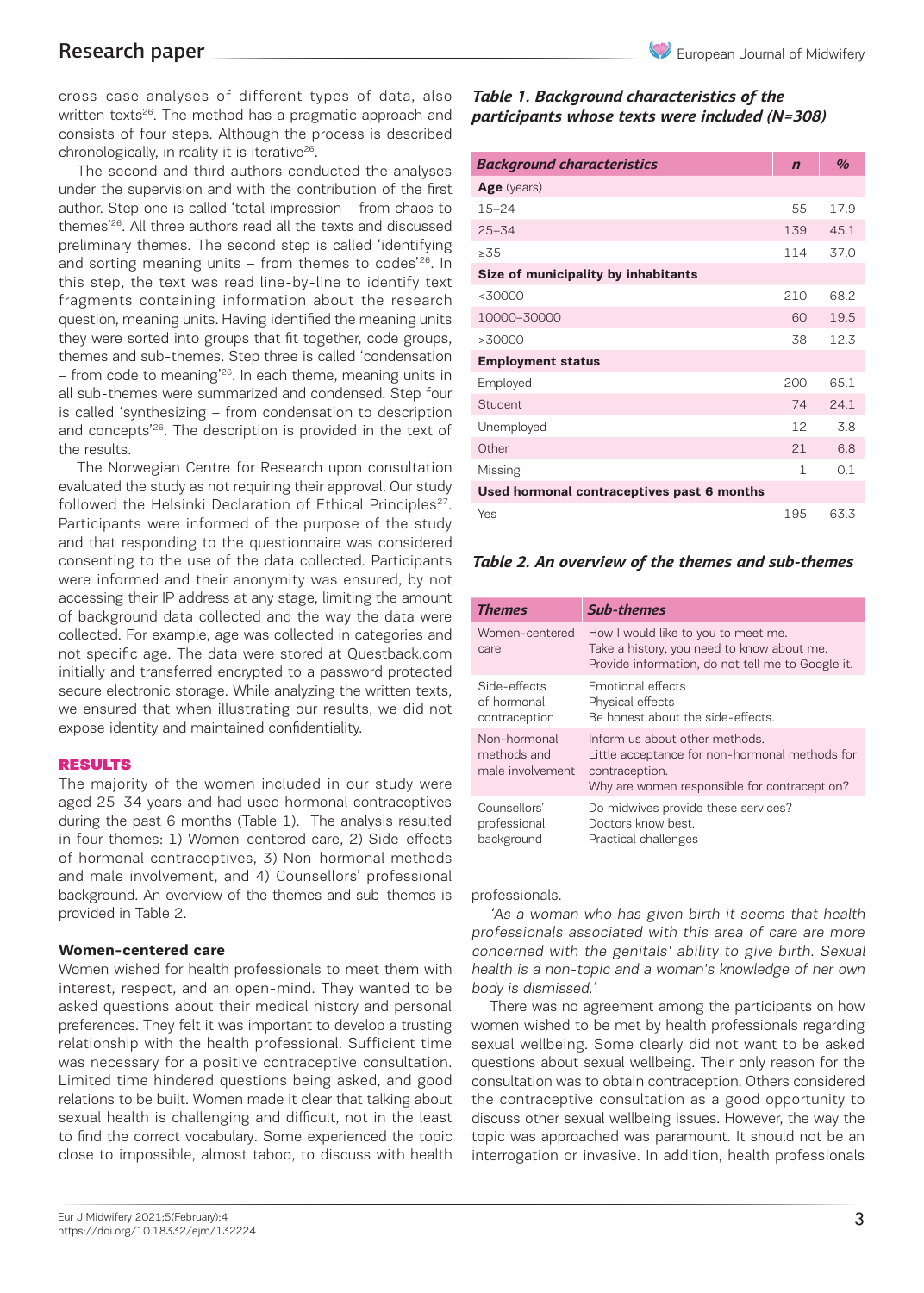should be able to meet whatever arose in a conversation on sexual wellbeing. In particular, during the first consultation, the health professional should spend time to get to know the patient's needs and medical background, including mental health.

'I really wished that health staff to a larger degree had asked me how I was, and how my mental health was.'

Women want to find the contraceptive that suits them best, based on their medical history and living circumstances. There are many alternative options available and it is difficult to make a choice. Many had heard horror stories about some products that made them reluctant to try these products. The information provided at contraceptive consultations was insufficient to make an informed choice. Women had to search for information themselves and were even told to Google for information.

'I have been surprised a long time at how poorly health professionals generally remember to give information, and ask the patient questions. First time I was to try oral contraceptives I was just given a type.'

#### **Side-effects of hormonal contraceptives**

Hormonal contraceptives had unexpected side-effects. In particular, emotional side-effects were a surprise. Participants emphasized that there is little focus on the sideeffects during the contraceptive consultation. One woman became suicidal and started to self-harm shortly after she had a birth-control implant placed. Her mental health problems stopped almost completely after the contraceptive was removed. The connection between feeling low and using contraceptives was mentioned and exemplified by many of the participants. One woman described how hormonal contraception made her emotionally numb and depressed. This had a negative effect on her self-image, relationship with her partner and interest in sex.

'I am not against adding hormones to my body, but paradoxically the contraceptive that should give med a sex-life without worries, has made a sex-life completely unthinkable.'

Physical side-effects were frequently mentioned. Some mentioned increased dysmenorrhea, others gaining weight. Irregular bleeding was a common problem. One woman experienced daily bleeding for seven months after the insertion of a birth control implant. When she changed to an Intra Uterine Device (IUD) these complications disappeared. Instead, she started having abdominal pain. The risk of deep vein thrombosis (DVT) appeared to be well known and many women noted fearing this particular complication. One woman experienced being prescribed contraceptives without her doctor taking a medical history to assess her risks, even though she had specifically inquired about serious side-effects. Later she developed DVT.

'Think that soon I may have a baby as better alternatives are lacking. It seems that the only important thing is to prevent pregnancy, at the expense of side-effects and good health.'

A few women described having no side-effects. Many participants mentioned that some health professionals attempted to explain away side-effects and that their symptoms were not taken seriously. Follow-up after having started contraceptives was minimal.

#### **Non-hormonal methods and male involvement**

Our findings show that women were requesting more information about non-hormonal contraceptive methods than provided. They experienced little acceptance for using or considering non-hormonal contraceptive methods, often called 'alternative methods'. Some participants wanted information about safe periods, observing one's own cycle, fertility apps, and copper IUD. One woman had a positive experience of using a Copper IUD and felt she had to defend this choice to her general practitioner (GP), given that she had no children and wanted this method. Many women felt that there was no room for discussing non-hormonal contraceptive methods with busy health professionals.

'Good if you could stop pretending that hormonal contraceptives are the only solution and allow for one to actually say no on a medical basis and not just because one is deluded.'

Many participants mentioned that it was unfair that women have to bear the burden of contraception, often alone. Hormonal contraceptives for men were wanted. Participants writing about this also wrote that if men had to take hormonal contraceptives, they would not have accepted the kind of side-effects women endured. The question was posed on why there is little research on hormonal contraceptives for men. Sterilization could be an alternative way for men to take responsibility. The fact that this procedure is reversible and less invasive for men than women was described as an important advantage.

'I just get so fed-up about us taking it for granted that it is a woman's job to use birth control. We have one good birth control method called a condom, and now we have to get men to take the burden. It sucks with rubber for you, but it sucks even more that I should disrupt my entire hormonal system so that you will have optimal sexual pleasure.'

#### **Counsellors' professional background**

The fact that midwives in Norway can prescribe hormonal contraceptives and are not just experts on birth but also on birth control was unknown to many of the participants, except for those from Sweden where midwives have had this role for several decades. While many participants were positive to consulting a midwife, some mentioned that for them it would be more logical to consult their GP who knew their medical history and has extensive knowledge of diseases. Others again experienced having to make an appointment for a contraceptive consultation with a male GP as a major barrier. Those participants unfamiliar with the option of attending a contraceptive consultation provided by a midwife were of the opinion that it should be made known more clearly that midwives do more than antenatal care. Most participants were positive about the midwives' abilities to provide contraceptive care.

Several participants mentioned that it is easier to get an appointment with one's GP than with a midwife. In addition,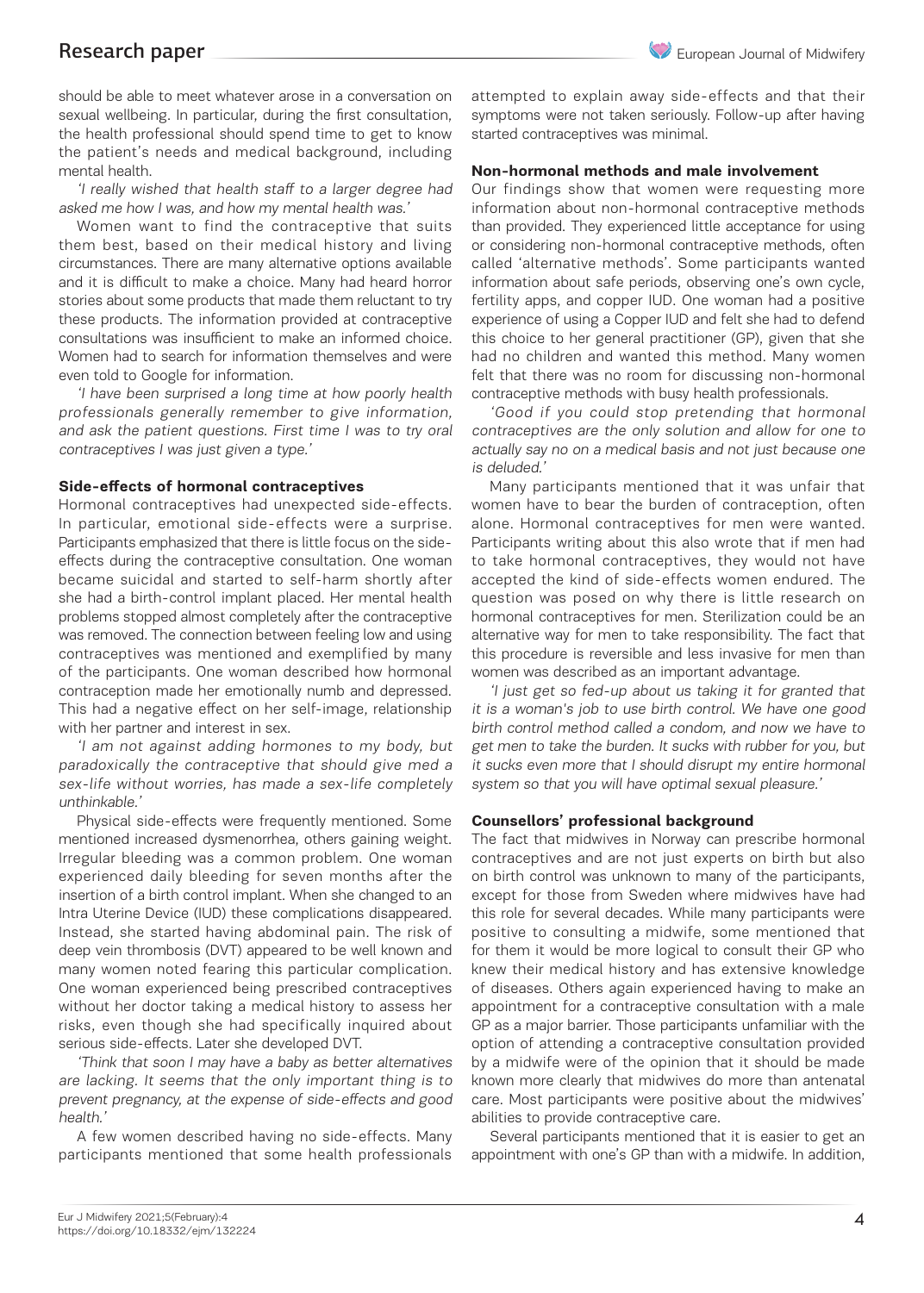the location of the midwife's office at the health center is regarded as an unnatural place to visit for birth control. A waiting room full of pregnant women does not make comfortable someone wanting birth control. In some areas only GP appointments are available and too few midwives are employed to even cover community antenatal care.

'Completely new for me that midwives can place for example an IUD. Could be just as good even better alternative to a GP.'

#### **DISCUSSION**

Our study showed that during a contraceptive consultation, women want to be asked relevant questions and given adequate information, including non-hormonal contraceptive methods. In particular, women wanted health professionals to be honest about side-effects of hormonal contraception. The midwife's role in contraceptive counselling was not well-known.

Our study suggests that there is room for improvement in the quality of contraceptive consultations in Norway. The theoretical framework by Bruce and Jain<sup>28</sup> suggests six aspects of contraceptive care to evaluate their quality<sup>28</sup>. We will discuss the findings from our study in relation to these aspects.

The first aspect is technical competence in the form of taking a history and assessing women's needs, which are essential for finding the appropriate contraceptive method<sup>28</sup>. Women did not perceive that enough questions were asked about their medical background and personal needs. In our study, one reason general practitioners (GPs) did not ask as many questions as women thought necessary could be that they knew the women so well that no specific history taking was necessary. In Norway, a person is assigned to one GP for their lifetime. Another reason for limited assessment of women's needs and history taking may be that the request for contraception comes at the end of a consultation that was not dedicated to contraception<sup>29,30</sup>, leaving very little time to deal with the contraception request. A dedicated consultation for contraception with sufficient time to exchange information seems a prerequisite for a high quality consultation<sup>6</sup>.

The second aspect to assess is the provision of information, including side-effects<sup>28</sup>. The women in our study expressed the wish for more information, in particular about side-effects. This is in agreement with other studies reporting that side-effects were under-communicated $1,11$ . As side-effects are the primary reason for discontinuing contraception it seems of vital importance to prepare women<sup>9,31,32</sup>. Of all the different types of side-effects mentioned, the ones on mental health were most prominent and unexpected, according to our quantitative findings $17$ . Several studies have reported the association of hormonal contraceptives and depression, use of anti-depressants, even self-harm, suicide ideation, and suicide<sup>33,34</sup>. However, there is no clear consensus if the effects are due to the hormonal contraceptives or due to the younger age of most users in which these mental symptoms are common<sup>31,34</sup>. Still our findings suggest that mental risk factors are not explored sufficiently.

As to the aspect of choice of methods presented, as reported previously in our study, women were given little information, except on non-hormonal methods<sup>35-37</sup>. While shared decision making and informed choice is promoted and encouraged in healthcare globally, it appears not so easy to accomplish in practice<sup>38</sup>. The health professionals focus, partly stimulated by national policy, on methods with a low Pearl Index seems to be in conflict with some women's interest in non-modern, natural methods with a higher risk of pregnancy<sup>36,38</sup>. In addition, a GP may wonder why a woman consults them about contraception, if they do not need a medical prescription.

In the sub-theme 'how I would like you to meet me' women expressed the aspect of the consultation described under interpersonal relationships in the Bruce and Jain framework28. Several researchers have emphasized that health professionals need to have a genuine interest in the individual to provide tailored care<sup>21,38</sup>. Negative experiences with contraceptive counselling may affect contraception utilization<sup>39</sup>. Positive experiences with the contraceptive consultation and building a relationship of trust may provide the opportunity for a dialogue on sexuality and sexual abuse and other lifestyle issues<sup>40,41</sup>. High quality interactions appear to encourage contraceptive continuation $10,42$ .

The aspect of continuity described by Bruce and Jain<sup>28</sup> was not prominent in our findings. In Norway, women have to take the initiative to make a new appointment if they experience side-effects or want to change method. There is no systematic follow-up and women did not mention the need for it. For a continuation of the same prescription, they can just phone the practice and receive a new prescription without having to talk to the GP. The final aspect is the spectrum of services, covering also acceptability and appropriateness of counsellor and location<sup>28</sup>. The qualitative finding that women were unfamiliar with midwives as contraceptive counsellors is in line with our cross-sectional study<sup>17</sup>. The preference for a medical doctor, which some women expressed, may be due to their lack of experience with midwives in this capacity. In Norway, the extension of the midwife's role in the area of contraceptives started in 2002, and became only extended to include all women by 201624,25. So far, public services have not been extended sufficiently to allow all women to consult a midwife for contraceptive counselling. This is in contrast to neighboring Sweden where the majority of contraceptive counselling to healthy women is by midwives<sup>4</sup>. For many young women, consulting a midwife for counselling on contraceptives would allow them to have continuity of sexual healthcare throughout their reproductive life and assist them in planning their reproductive life<sup>43</sup>. Research suggests that adequately educated midwives/nurse-midwives can meet 90% or more of the need of sexual, reproductive, maternal, newborn and adolescent health, if they are part of a wider team operating within an enabled environment<sup>16</sup>.

#### **Strengths and limitations**

We chose Malterud<sup>26</sup> systematic text-condensation as it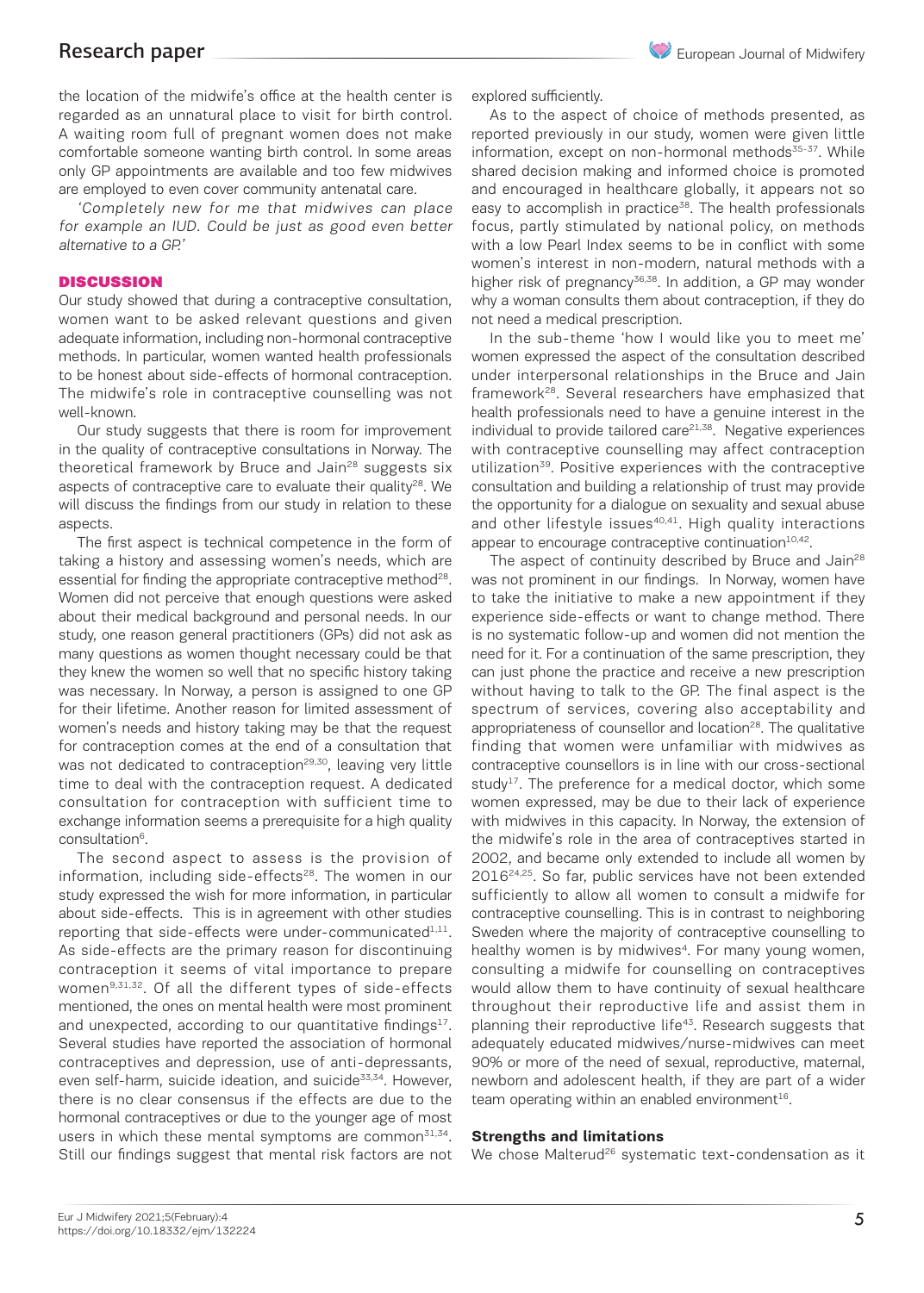describes a pragmatic method suited for beginners<sup>26</sup>. Having several people involved in the analyses reduced the influence of an individual's preconceived ideas. In addition, we made a conscious effort to lay aside our personal prior ideas of what to expect. Thus, we consider the findings to have adequate internal validity (Malterud term for trustworthiness)<sup>26</sup>. We recruited women through the internet, mainly Facebook. This may have influenced the sample included, i.e. the youngest not using Facebook much. However, we have a large number of participants from all over the country, thus it is likely that the findings are generalizable to other women in Norway. While some comments were short, women tended to be direct, therefore, even short comments were valuable. It is important to remember that women have answered an elaborate set of questions prior to commenting freely. Thus, the comments are most likely about issues of real importance to women not covered satisfactorily in the quantitative part. Most of the comments requested improvements in the quality of care. Women were free to provide positive and negative comments. Women with negative experiences may be more likely to comment. The number and length of the comments showed that this is an important topic to women.

Our experience with qualitative research and our knowledge of the theory, including previous research on the topic of contraception, is limited. This may have limited the level of abstraction and finding of new concepts. The findings in this study are descriptive.

#### **CONCLUSIONS**

Our study found that the encounter between women and health professionals for contraceptive counselling needs to be improved. The quality can be increased by better communication and sharing of information, between women and care providers, with more questions being asked and tailored information given. Side-effects are important to women and need to be discussed honestly and thoroughly with women and follow-up offered. Non-hormonal methods need to be considered. Sensitivity is required when broaching the topic of sexual health and respect shown, if women do not want to discuss this. All our findings are relevant for clinical practice. However, the most important implication for clinical practice is that in order to achieve a satisfactory consultation enough time needs to be set aside. The competencies of midwives in regard to contraceptive consultations should be made widely known in Norway and thus used more to provide women with continuity of care throughout their reproductive life.

#### REFERENCES

- 1. Goldhammer DL, Fraser C, Wigginton B, et al. What do young Australian women want (when talking to doctors about contraception)?. BMC Fam Pract. 2017;18(1):35. doi:10.1186/s12875-017-0616-2
- 2. Kelly M, Inoue K, Black KI, et al. Doctors' experience of the contraceptive consultation: a qualitative study in Australia. J Fam Plann Reprod Health Care. 2017;43(2):119-125. doi:10.1136/jfprhc-2015-101356
- 3. World Health Organisation. Defining sexual health: Report of technical consultation on sexual health 28-31 January 2002, Geneva. https://www.who.int/reproductivehealth/ topics/gender\_rights/defining\_sexual\_health.pdf. Published 2006. Accessed September 28, 2020.
- 4. Wätterbjörk I, Häggström-Nordin E, Hägglund D. Provider strategies for contraceptive counselling among Swedish midwives. Br J Midwifery. 2011;19(5):296- 301. doi:10.12968/bjom.2011.19.5.296
- 5. Carbone SL, Guillen M, Ramirez JJ, et al. 'I feel like a person has a right to use a product to protect themselves…': a qualitative study of the risk–benefit calculus on women's contraceptive use and choice. Sex Health. 2020;17(3):262-269. doi:10.1071/SH19197
- 6. Bitzer J, Marin V, Lira J. Contraceptive counselling and care: a personalized interactive approach. Eur J Contracept Reprod Health Care. 2017;22(6):418-423. doi:10.1080/13625187.2017.1414793
- 7. Curtis KM, Peipert JF. Long-Acting Reversible Contraception. N Engl J Med. 2017;376(5):461-468. doi:10.1056/NEJMcp1608736
- 8. Lindh I, Skjeldestad FE, Gemzell-Danielsson K, et al. Contraceptive use in the Nordic countries. Acta Obstet Gynecol Scand. 2017;96(1):19-28. doi:10.1111/aogs.13055
- 9. Hoggart L, Newton VL. Young women's experiences of side-effects from contraceptive implants: a challenge to bodily control. Reprod Health Matters. 2013;21(41):196- 204. doi:10.1016/S0968-8080(13)41688-9
- 10. Schivone GB, Glish LL. Contraceptive counseling for continuation and satisfaction. Curr Opin Obstet Gynecol. 2017;29(6):443-448. doi:10.1097/GCO.0000000000000408
- 11. Malmborg A, Brynte L, Falk G, Brynhildsen J, Hammar M, Berterö C. Sexual function changes attributed to hormonal contraception use - a qualitative study of women experiencing negative effects. Eur J Contracept Reprod Health Care. 2020;25(3):169-175. doi:10.1080/13625187.2020.1736545
- 12. Horvath S, Schreiber CA, Sonalkar S. Contraception. In: Feingold KR, Anawalt B, Boyce A, et al., eds. Endotext. South Dartmouth, MA: MDText.com, Inc; 2018. PMID:25905371.
- 13. Janowitz B, Stanback J, Boyer B. Task sharing in family planning. Stud Fam Plann. 2012;43(1):57-62. doi:10.1111/j.1728-4465.2012.00302.x
- 14. Cameron ST, Craig A, Sim J, et al. Feasibility and acceptability of introducing routine antenatal contraceptive counselling and provision of contraception after delivery: the APPLES pilot evaluation. BJOG. 2017;124(13):2009- 2015. doi:10.1111/1471-0528.14674
- 15. Fleming K, Cheng Y, Botfield J, Sousa M, Bateson D. Inclusion of intrauterine device insertion to registered nurses' scope of clinical practice. Collegian. 2019;26(1):28-32. doi:10.1016/j.colegn.2017.12.002
- 16. ten Hoope-Bender P, Nove A, Sochas L, Matthews Z, Homer CSE, Pozo-Martin F. The 'Dream Team' for sexual, reproductive, maternal, newborn and adolescent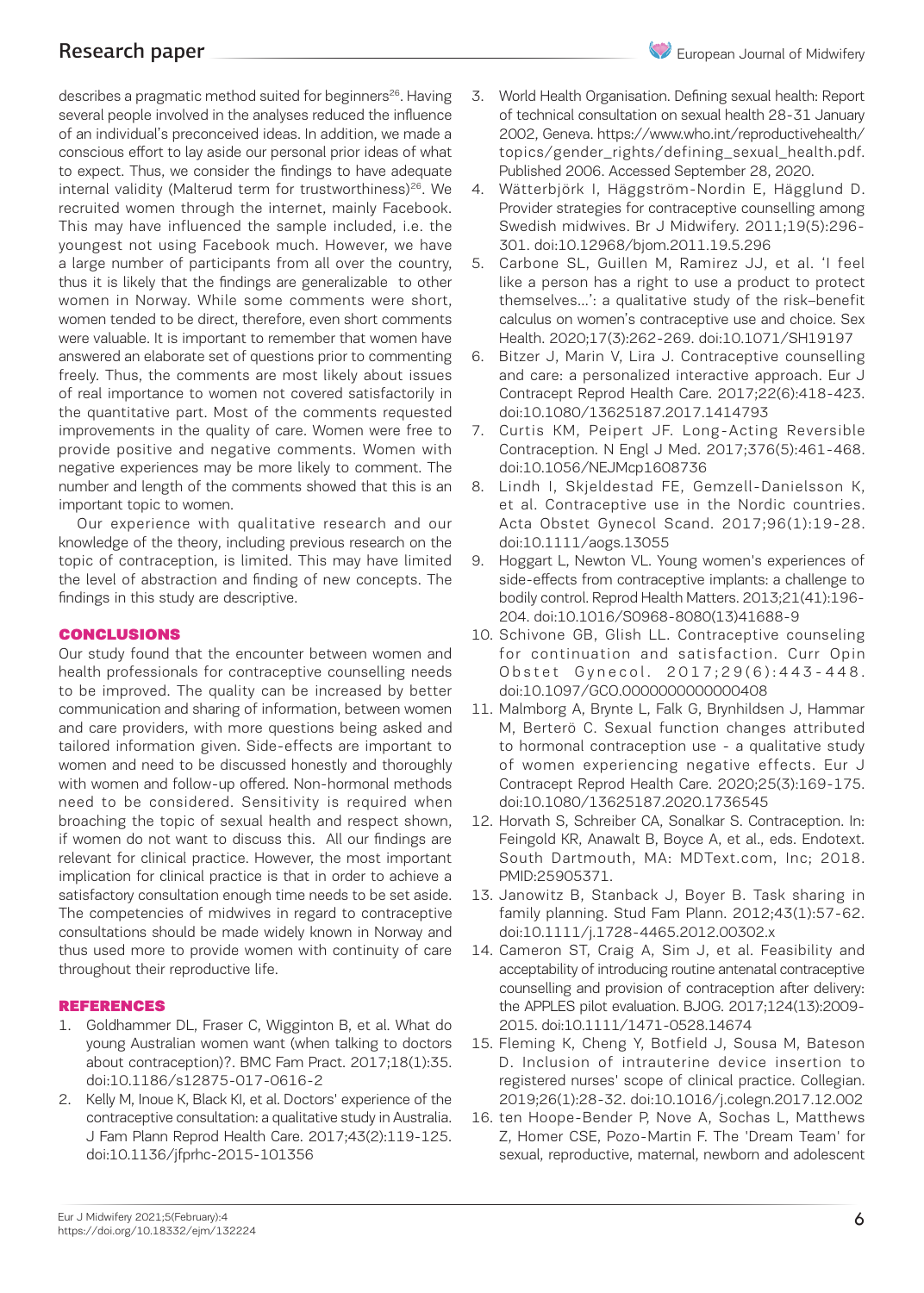health: an adjusted service target model to estimate the ideal mix of health care professionals to cover population need. Hum Resour Health. 2017;15(1):46. doi:10.1186/s12960-017-0221-4

- 17. Forsberg KE, Lassemo R, Lukasse M. Contraceptive consultations: A cross-sectional study of Norwegian women's experiences and opinions. Eur J Midwifery. 2019;3(June):1-8. doi:10.18332/ejm/109773
- 18. Gall JK, Schima ME. The role of the midwife in permanent contraception. J Nurse Midwifery. 1983;28(4):13-17. doi:10.1016/0091-2182(83)90105-2
- 19. International Confederation of Midwives. Essential Competencies for Midwifery Practice: 2018 UPDATE. https://www.internationalmidwives.org/assets/files/ general-files/2018/10/icm-competencies---englishdocument\_final\_oct-2018.pdf. Accessed September 28, 2020.
- 20. Downey MM, Arteaga S, Villaseñor E, Gomez AM. More Than a Destination: Contraceptive Decision Making as a Journey. Womens Health Issues. 2017;27(5):539-545. doi:10.1016/j.whi.2017.03.004
- 21. Lowe P. Embodied expertise: women's perceptions of the contraception consultation. Health (London). 2005;9(3):361-378. doi:10.1177/1363459305052906
- 22. Alvarez-Nieto C, Pastor-Moreno G, Grande-Gascón ML, Linares-Abad M. Sexual and reproductive health beliefs and practices of female immigrants in Spain: a qualitative study. Reprod Health. 2015;12:79. doi:10.1186/s12978-015-0071-2
- 23. Gele AA, Musse FK, Shrestha M, Qureshi S. Barriers and facilitators to contraceptive use among Somali immigrant women in Oslo: A qualitative study. PLoS One. 2020;15(3):e0229916. doi:10.1371/journal.pone.0229916
- 24. Helsedirektoratet [Department of Health]. Nasjonal faglig retningslinje for det helsefremmende og forebyggende arbeidet i helsestasjon, skolehelsetjeneste og helsestasjon for ungdom. [Health and school services]. https://helsedirektoratet.no/Retningslinjer/ Helsestasjons-%20og%20skolehelsetjenesten.pdf. Published 2017. Accessed December 29, 2020.
- 25. Helsedirektoratet [Department of Health]. Rundskriv - Utvidet rekvireringsrett til helsesøstre og jormødre for prevensjonsmidler - Helsesøstre og jordmødres administrering av langtidsvirkende, reversibel prevensjon (LARC). https://www.helsedirektoratet.no/produkter/\_/ attachment/inline/d10636d0-377b-46fd-b00dea5a32f66067:69e3cda9066781a1651932b704 76bc0fd88e4604/Utvidet%20rekvireringsrett%20 til%20helses%C3%B8stre%20og%20 jordm%C3%B8dre%20for%20prevensjonsmidler%20 %E2%80%93%20Helses%C3%B8stre%20og%20 jordm%C3%B8dres%20administrering%20av%20 langtidsvirkende,%20reversibel%20prevensjon%20 (LARC)%20%E2%80%93%20Rundskriv.pdf. Published December 18, 2015. Accessed December 29, 2020.
- 26. Malterud K. Systematic text condensation: a strategy for qualitative analysis. Scand J Public Health. 2012;40(8):795- 805. doi:10.1177/1403494812465030
- 27. World Medical Association. World Medical Association Declaration of Helsinki: ethical principles for medical research involving human subjects. JAMA. 2013;310(20):2191- 2194. doi:10.1001/jama.2013.281053
- 28. Bruce J. Fundamental elements of the quality of care: a simple framework. Stud Fam Plann. 1990;21(2):61-91. doi:10.2307/1966669
- 29. Bayen S, Zaoui J, Delgrange JP, Messaadi N. Vous pouvez rajouter ma pilule, docteur?. Exercer. 2018;(144):249- 254.
- 30. Rodondi PY, Maillefer J, Suardi F, Rodondi N, Cornuz J, Vannotti M. Physician response to "by-the-way" syndrome in primary care. J Gen Intern Med. 2009;24(6):739-741. doi:10.1007/s11606-009-0980-2
- 31. Hall KS, White KO, Rickert VI, Reame N, Westhoff C. Influence of depressed mood and psychological stress symptoms on perceived oral contraceptive side effects and discontinuation in young minority women. Contraception. 2012;86(5):518-525. doi:10.1016/j.contraception.2012.04.010
- 32. Wigginton B, Harris ML, Loxton D, Lucke JC. A qualitative analysis of women's explanations for changing contraception: the importance of non-contraceptive effects. J Fam Plann Reprod Health Care. 2016;42(4):256- 262. doi:10.1136/jfprhc-2015-101184
- 33. Skovlund CW, Mørch LS, Kessing LV, Lange T, Lidegaard Ø. Association of Hormonal Contraception With Suicide Attempts and Suicides. Am J Psychiatry. 2018;175(4):336- 342. doi:10.1176/appi.ajp.2017.17060616
- 34. Zettermark S, Perez Vicente R, Merlo J. Hormonal contraception increases the risk of psychotropic drug use in adolescent girls but not in adults: A pharmacoepidemiological study on 800 000 Swedish women. PLoS One. 2018;13(3):e0194773. doi:10.1371/journal.pone.0194773
- 35. Yirgu R, Wood SN, Karp C, Tsui A, Moreau C. "You better use the safer one… leave this one": the role of health providers in women's pursuit of their preferred family planning methods. BMC Womens Health. 2020;20(1):170. doi:10.1186/s12905-020-01034-1
- 36. Dehlendorf C, Levy K, Kelley A, Grumbach K, Steinauer J. Women's preferences for contraceptive counseling and decision making. Contraception. 2013;88(2):250-256. doi:10.1016/j.contraception.2012.10.012
- 37. Mikolajczyk RT, Stanford JB, Rauchfuss M. Factors influencing the choice to use modern natural family planning. Contraception. 2003;67(4):253-258. doi:10.1016/s0010-7824(02)00490-0
- 38. Meier S, Sundstrom B, Delay C, DeMaria AL. "Nobody's Ever Told Me That:" Women's Experiences with Shared Decision-making when Accessing Contraception. Health Commun. 2021;36(2):179-187. doi:10.1080/10410236.2019.1669271
- 39. Yee LM, Simon MA. Perceptions of coercion, discrimination and other negative experiences in postpartum contraceptive counseling for low-income minority women. J Health Care Poor Underserved. 2011;22(4):1387-1400. doi:10.1353/hpu.2011.0144